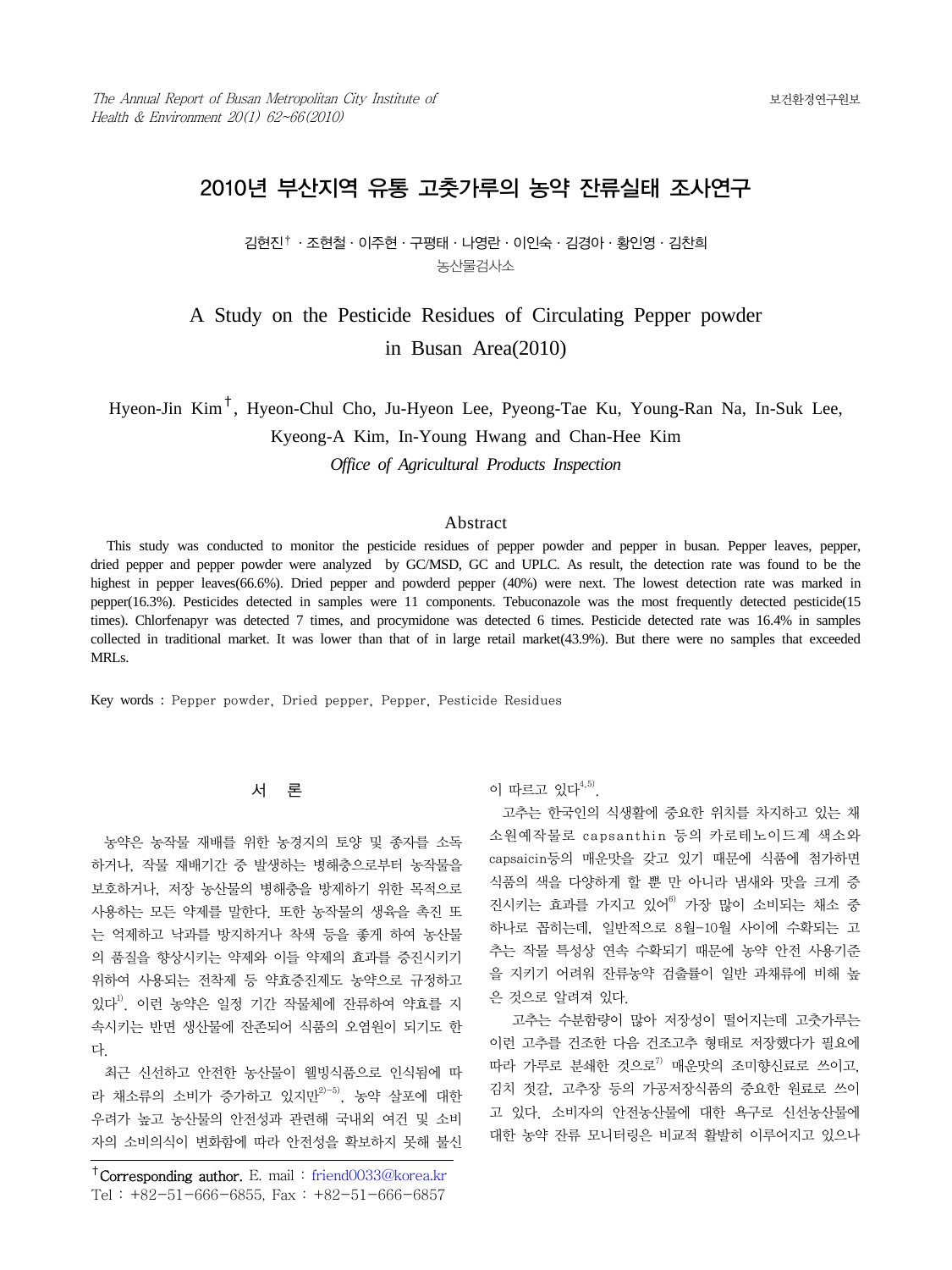건조 또는 저장 등의 가공과정을 거친 건조농산물에 대한 연 구는 미미한 상태이다. 또한 서울시 유통 건조농산물 중의 농 약 잔류 실태 연구에 따르면 건조 엽채류보다 건조 과채류에 농약잔류빈도가 높고 그 중 건조고추에서 검출률이 높은 것으 로 나타났고 $^{8}$ , 또한 세척에 의한 농산물 중 농약의 제거율을 실험한 여러 가지 연구에서<sup>9,10)</sup> 알 수 있듯 농산물은 세척을 통해 잔류된 농약의 상당부분을 제거할 수 있는 것과는 달리 고춧가루는 그 특성상 세척이 불가능하기 때문에 고춧가루의 잔류농약 실태를 파악하는 것이 중요하다 판단되어 본 연구를 수행하였다.

## 재료 및 방법

#### 실험재료

### 대상작물

 본 실험에 사용된 대상작물은 부산시내의 재래시장 및 대형 할인점에서 구매하였으며 실험대상은 Table 1에 나타내었다.

### 시약 및 농약 표준품

시료의 전처리에 사용한 acetonitrile, acetone, n-hexane 및 dichloromethane 용매는 Merck (Germany)사의 GC분석 용 시약을 사용하였고, 무수 Na2SO4, NaCl, NH4Cl 은 Merck (Germany)사의 분석용 시약을 사용하였다. 정제 칼럼 은 Waters (Ireland)사의 florisil Sep-Pak cartridges 및 NH2 cartridges를 사용하였다.

농약표준품은 식품의약품안전청으로부터 분양받은 표준원액 을 사용하였고, 표준용액은 각각의 농약표준원액에 acetone, n-hexane 및 acetonitrile 로 희석하여 분석기기 검출 적정 농도로 맞추어 사용하였으며 농약 분석대상 항목은 172항목의 농약성분을 대상으로 하였다.

## 실험방법

### 농약 잔류량 측정

 농약이 처리된 대상 작물들의 농약 잔류량 측정에 있어 전 처리는 기본적으로 식품공전의 다종농약다성분시험법에(Fig.

|  |  |  | Table 1. Detailed distribution of samples investigated |
|--|--|--|--------------------------------------------------------|
|  |  |  |                                                        |

1) 따랐다. 고추 및 고춧잎은 50 g (건고추 및 고춧가루는 시 료 10 g에 물 30 mL을 넣고 2시간 방치)에 acetonitrile 100 mL를 가해 homogenizer로 3000 rpm으로 2분간 마쇄 추출 하였다. 여기에 NaCl 20 g을 넣고 10분간 진탕 후 -20℃ 냉 동실에 1시간 정치 후 상등액 20 mL를 취하여 진공회전농축 기(40℃ 이하)에서 농축하여 acetonitrile를 제거 후 20% acetone 함유 hexane 2mL에 재용해하여 SPE(Solid Phase Extraction) 정제용 시료로 사용하였다. Florisil cartrige(Sep-pak vac 3 cc, Waters)에 hexane 5mL를 가해 conditioning한 다음 시료 2 mL를 전개 후 20% acetone 함 유 hexane 5 mL로 용출시켰다. 용출액을 TuboVapLV evaporator 로 농축시킨 후 20% acetone 함유 hexane 1 mL로 재용해 하여 Table 2와 같은 조건으로 분석하였다. 분석장비 중 GC/MSD[Mass Selective Detector, Agilent(HP)사, USA]는 농약 검출여부 확인, GC/ECD[Electron Capture Detector, Agilent(HP)사, USA]로는 정량 분석하였다.

#### 결과 및 고찰

#### 시료유형별 농약잔류실태

 고춧잎, 고추, 건고추 및 고춧가루의 검출된 잔류농약은 Table 3에 나타내었다. 고춧잎은 총 2건의 시료 중 2건 모두 에서 잔류농약이 검출되었으며 Chlorfenapyr의 검출량은 0.3-0.4 mg/kg으로 기준이 7.0 mg/kg 보다 낮았다. 그리고 Procymidone은 1.2 mg/kg이 검출되었으며 기준인 5.0 mg/kg이하였다. 이는 우리원에서 2006년은 3건중 2건에서 잔류농약이 검출되었고 1건이 기준을 초과하였으며, 2007년도 검사건수 2건 중 1건에서 잔류농약이 검출되고 1건이 기준을 초과하여 총 검출률 80%, 기준초과율은 40%로 고춧잎에서의 잔류농약 검출률이 높은 것으로 나타났다.

 고추는 총 49건 중 8건에서 잔류농약이 검출되었으며 검출 률은 16.3%이었다. 검출된 농약에는 고춧잎에서 검출된 Procymidone과 Chlorfenapyr가 포함되어 있었는데 이는 고 추의 병해충 방제를 위해 살포된 농약이 고춧잎에 함께 살포 된 후 잔류된 것으로 보인다.

| Type Of Sample | Total | Traditional Market | Large Retail Market |
|----------------|-------|--------------------|---------------------|
| Pepper leaf    |       |                    |                     |
| Pepper         | 49    | 28                 | 21                  |
| Dried pepper   |       |                    |                     |
| Pepper powder  | 50    |                    |                     |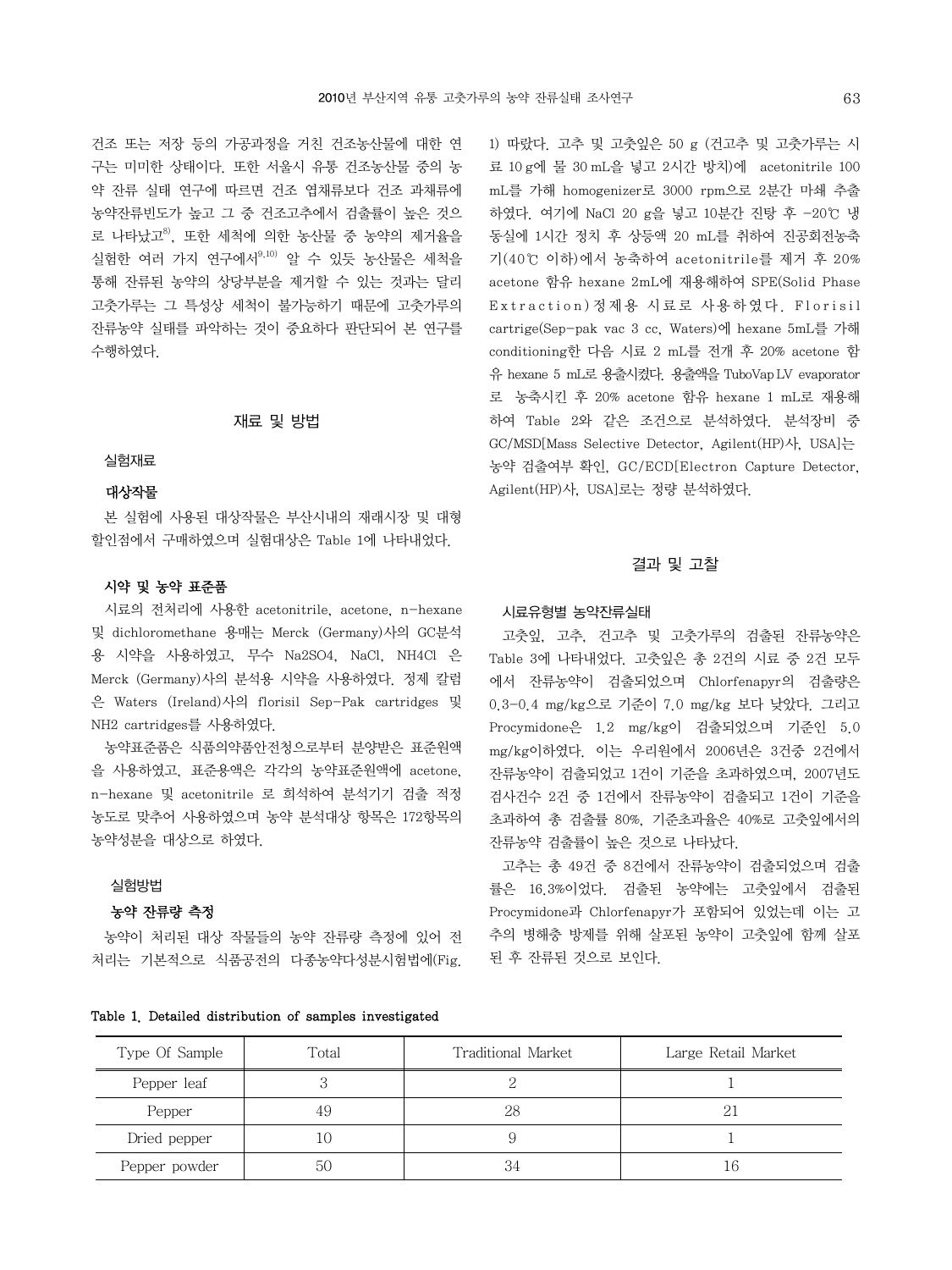



Table 2. Analytical condition of GC/MSD and GC/ECD

|                        | GC (MSD)                                                                                                           | GC (ECD)                                                                                                           |  |
|------------------------|--------------------------------------------------------------------------------------------------------------------|--------------------------------------------------------------------------------------------------------------------|--|
| Instruments            | Agilent Technologies<br>6890GC / 5973MSD                                                                           | Agilent Technologies<br>6890 series II                                                                             |  |
| Column                 | $HP-5MS$<br>30 m $\times$ 0.25 mm $\times$ 0.25 $\mu$ m                                                            | $HP-5$<br>30 m $\times$ 0.25 mm $\times$ 0.25 $\mu$ m                                                              |  |
| Oven                   | $120^{\circ}$ (1 min)<br>$5^{\circ}$ C/min<br>$200^{\circ}$ (1 min)<br>$5^{\circ}$ C/min<br>$270^{\circ}$ (10 min) | $120^{\circ}$ (1 min)<br>$5^{\circ}$ C/min<br>$200^{\circ}$ (1 min)<br>$5^{\circ}$ C/min<br>$270^{\circ}$ (10 min) |  |
| Injector (Inlet) Temp. | $250^{\circ}$ C                                                                                                    | $260^{\circ}$ C                                                                                                    |  |
| Detector (Aux) Temp.   |                                                                                                                    | $280^{\circ}$ C                                                                                                    |  |

| Table 3. Number of sample pesticide detected and name of detected pesticides according to place |  |  |  |  |  |  |  |  |  |  |
|-------------------------------------------------------------------------------------------------|--|--|--|--|--|--|--|--|--|--|
|-------------------------------------------------------------------------------------------------|--|--|--|--|--|--|--|--|--|--|

| Place                      | Sample           | No. Of S.A. | No. of pesticide<br>detected S.A. | Name of detected pesticide                                                                                                    |  |
|----------------------------|------------------|-------------|-----------------------------------|-------------------------------------------------------------------------------------------------------------------------------|--|
| Traditi<br>o n a<br>market | Pepper<br>leaves | 2           | 2                                 | $Chlorfenapyr(2)$ , Procymidone(1)                                                                                            |  |
|                            | Pepper           | 28          | 2                                 | Procvmidone(2)                                                                                                                |  |
|                            | Dried<br>pepper  | 9           | 3                                 | $Kresoxim-methyl(1)$ , Fenvalerate(1), Pyraclostrobin(1)                                                                      |  |
|                            | Pepper<br>powder | 16          | 2                                 | Tebuconazole(2)                                                                                                               |  |
| Large<br>retail<br>market  | Pepper<br>leaves |             |                                   |                                                                                                                               |  |
|                            | Pepper           | 21          | 6                                 | Chlorfenapyr(2), Procymidone(3), Fludioxonil(1)                                                                               |  |
|                            | Dried<br>pepper  |             |                                   | Pvraclostobin(1)                                                                                                              |  |
|                            | Pepper<br>powder | 34          | 18                                | $Chlorfenapyr(3)$ , Boscalid $(1)$ , Cypermethrin $(3)$ ,<br>Iprodione(1), Prothiofos(1), Pyraclostrobin(2), Tebuconazole(13) |  |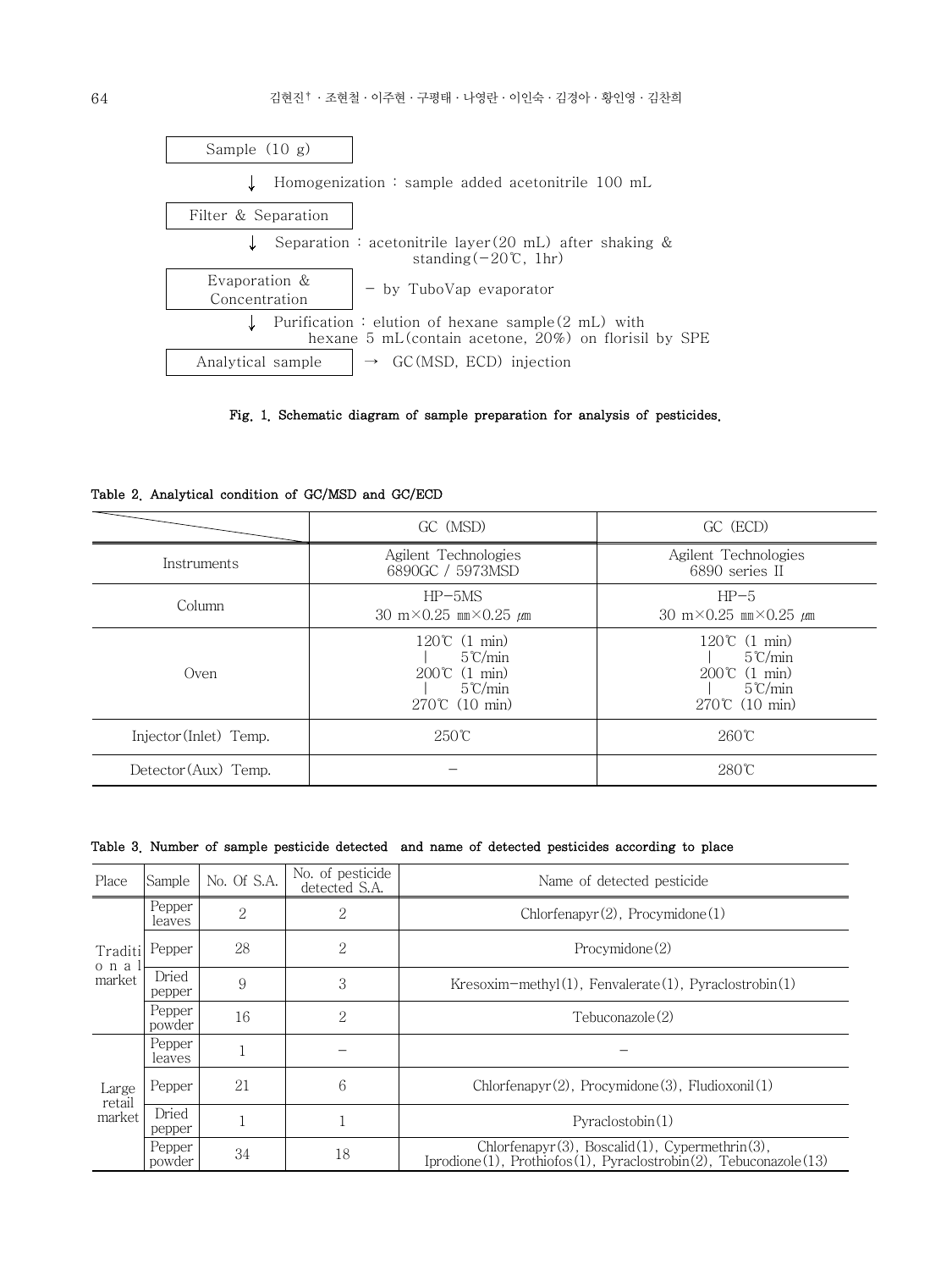건고추와 고춧가루에서 가장 빈번하게 검출되는 농약은 Tebuconazole로 이는 진균 방제 목적으로 사용되며 1990년 독일의 Bayer사에서 개발한 Triazole계 살균제이다. 균사의 ergosterol 생합성을 저해하는 작용을 하여 농작물의 흰가루 병, 부제병, 지베렐린병, 흑수병, 점무늬병 등에 대한 방제효 과를 나타내는 것으로 알려져 있다 $^{12}$ . 임신한 rat에 Tebuconazole을 투여 후 태어난 새끼들을 조사한 결과, 암컷 rat는 남성화하고, 수컷 rat는 젖꼭지가 달리는 여성화가 관 찰 되었으며13), 신경 시냅스 결손이 나타난다는 보고가 있다 14). 고추는 생육초기에 필요에 따라 우선 풋고추로 수확하거 나, 혹은 남겨 두었다가 건조용으로 수확하는 방법을 일반적 으로 실시하는 연속수확작물<sup>1)</sup>이다. Tebuconazole은 일반적으 로 고추의 생육 전기보다는 후기에 주로 사용하는 농약이기 때문에 고춧가루에서 검출률이 높은 것으로 생각되며<sup>15)</sup>, 수확 시기에 따라 농약이 추가적으로 살포되는 것을 알 수 있었다.

 Chlorfenapyr는 곤충 체내에서 미토콘드리아의 인산화반응 을 저해하여 독성작용을 일으켜 살충효과를 나타내는 살충제 로서 Pyrethroids계 농약에 대한 저항성 해충을 방제하는 pyrrole계 살충제로 알려져 있는데 이는 고춧잎, 고추, 고춧 가루에서 모두 검출되어 자주 사용되는 농약 중 하나임을 알 수 있었고, 합성피레스로이드계 농약으로 응애방제에 효과를 보이며 과채류에 많이 사용되는 것으로 알려져 있는 Cypermethrin 또한 빈번히 검출되었다<sup>16)</sup>.

 Pyraclostrobin은 스트로빌루린계 살균제로 고추의 탄저병 방제에 사용되면 수확 2일전까지 사용할 수 있는데 이 농약 또한 주로 생육후기에 사용하므로 고추에서 보다 고춧가루에 서 많이 검출이 되는 것으로 생각된다.

 검출된 농약 중 Fenvalerate, Boscalid, Pyraclostrobin은 건조고추에 대한 기준이 설정되어 있지 않은 성분으로 건조농 산물 잠정기준원칙에 의거하여 기준이 설정되어 있지 않은 건 조농산물은 그 원료가 되는 신선 농산물의 기준에 수분함량을 고려하여 적용하도록 하고 있는데 이번 연구에서는 모두 잔류 허용기준 이하로 검출되었다.

## 수거장소별 농약잔류실태

시료는 엄궁 및 반여도매시장, 사상구의 새벽시장, 동래구

동래시장, 부산진구 부전시장, 북구 구포시장 등 재래시장에 서 구매한 것과 부산시 대형마트 및 백화점에서 구매한 것으 로 나누어 잔류농약 실태를 파악해 보았다.

 재래시장의 고추는 28건 중 7.1%에 해당하는 2건에서 잔류 농약이 검출되었고 대형마트에서 구매한 시료는 21건 중 28.5%에 해당하는 6건에서 농약이 잔류하고 있는 것으로 나 타나 4배가량 검출이 많이 되는 것으로 나타났는데 이는 보관 온도와 상태와 관련 있는 것으로 생각된다. 햇빛, 강우, 바람 등의 외부 환경여건에 의하여 분해 소실되는 양이 비교적 많 은 야외조건에 비해, 저온 저장고는 저온과 암 조건의 유지로 잔류 농약의 분해의 진행이 느리며<sup>17</sup>, 상온에서 보관할 때보 다 저온보관 할 때 약제의 분해속도가 느려 저장조건 및 기간 에 따라 작물 중 농약 잔류량에 차이가 있다고 하였다<sup>18</sup>.이 연구들로 미루어 볼 때 재래시장에서 포장되지 않은 상태로 실온에서 보관되는 고추가 대형마트에서 포장된 상태로 냉장 보관 되는 고추에서 잔류농약의 분해가 보다 활발히 이루어진 것으로 생각된다.

#### 원산지별 농약잔류실태

수입산은 대부분 건고추가 아니라 고춧가루의 형태로 판매 되고 있었으며 베트남산은 일부 건고추의 형태로 판매되고 있 었다. 수입산 건고추는 베트남산으로 잔류된 농약의 검출은 없었으며, 고춧가루 형태의 베트남산 2건과 중국산 6건에서도 역시 농약의 검출은 없었다.

 국산의 경우 경북 안동, 경북 영양, 경북 봉화, 경북 의성, 전북 정읍에서 생산되었으며, 건고추 9건 중 44.4%에 해당하 는 4건에서, 고춧가루 42건 중 47.6%인 20건에서 잔류농약이 검출되었다. 농약이 검출된 시료는 모두 국내산이었는데 이는 비교적 수입, 유통되는 과정이 비교적 긴 수입산에서 잔류된 농약이 소실한 것으로 추정된다. 그러나 고춧가루의 안전성문 제는 비단 잔류농약만 국한된 문제가 아니라 수분, 회분, 산 불용성회분, 위화물, 곰팡이수, 타르색소의 검출 여부 등 검증 되어야 한 부분이 남아 있는 만큼 어느 것이 더 안전하다 혹 은 안전하지 않다라고 단정 지을 수 있는 부분은 아니라고 생 각된다.

Table 4. Number of sample pesticide detected and name of detected pesticides according to producing area

| Producing<br>area | Sample<br>Type   | S.A. | No. Of No. of pesticide<br>dectected S.A. | Name of dectected pesticide                                                                                                   |
|-------------------|------------------|------|-------------------------------------------|-------------------------------------------------------------------------------------------------------------------------------|
| Imported          | Dried<br>pepper  |      | 0                                         |                                                                                                                               |
|                   | Pepper<br>powder | 8    |                                           |                                                                                                                               |
| Domestic          | Dried<br>pepper  | 9    | 4                                         | Kresoxim-methyl $(1)$ , Fenvalerate $(1)$ , Pyraclostrobin $(2)$                                                              |
|                   | Pepper<br>powder | 42   | 20                                        | $Chlorfenapyr(3)$ , Boscalid $(1)$ , Cypermethrin $(3)$ ,<br>Iprodione(1), Prothiofos(1), Pyraclostrobin(2), Tebuconazole(15) |